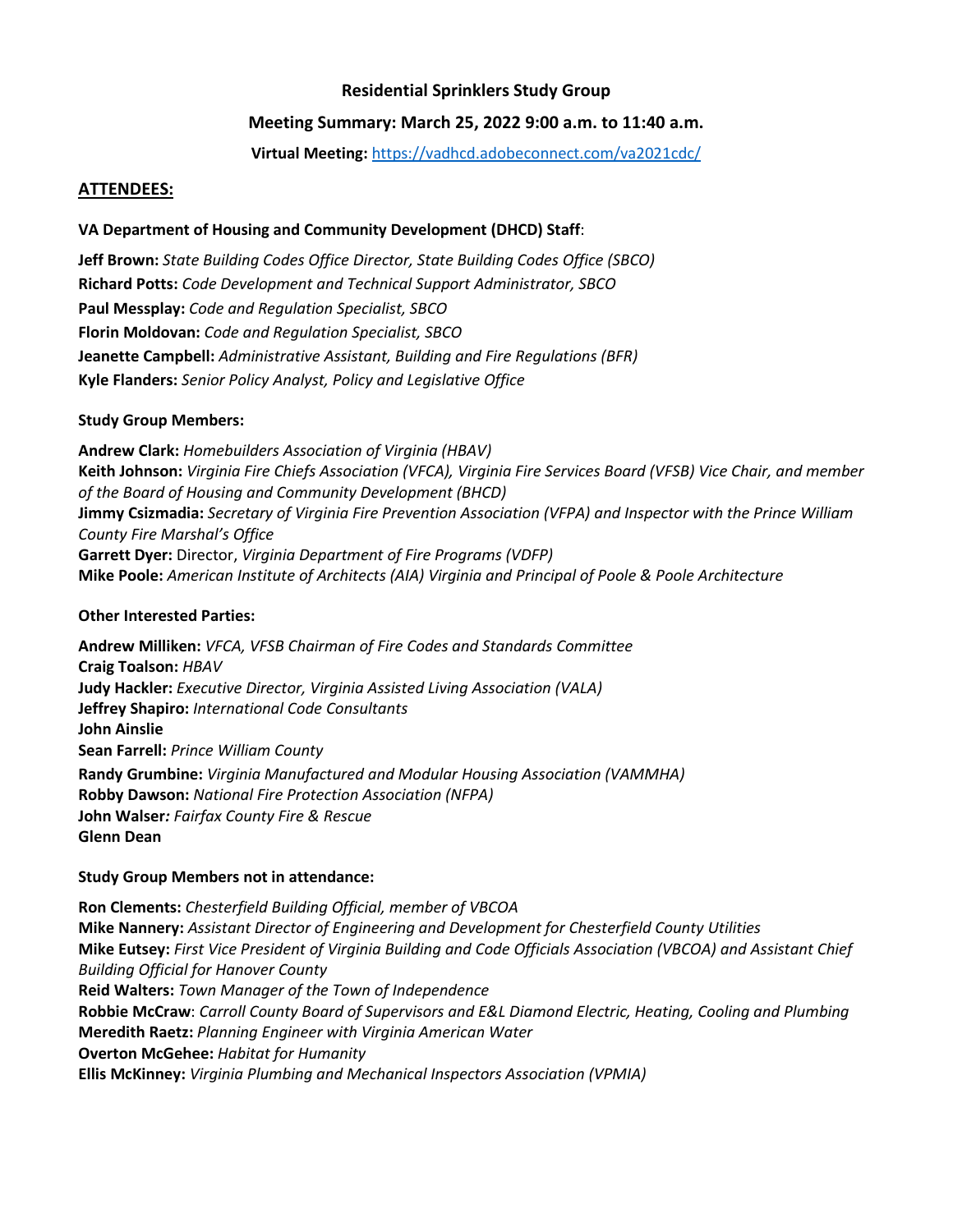#### **AGENDA AND DISCUSSION ITEMS:**

#### **Welcome**

Jeff Brown: Agenda and documents were sent earlier to group members, and are also in the file pod. The meeting is being recorded. DHCD staff can help with any technical problems. There will be a break every hour, and an hour for lunch from 12-1 if the meeting runs that long. Only Study Group members will discuss topics in the meeting, but others are welcome to sit in and listen and contact Study Group members outside of the meeting.

#### **Discussion**

Jeff: The last meeting of this Study Group was January  $11<sup>th</sup>$  and the meeting summary was sent out and posted shortly thereafter. One of the assignments from that meeting was to submit some samples of plans showing sprinkler system designs that the group could look at. It took some time to collect the plans, and in addition, the General Assembly was in session at the same time, making it more difficult for Study Group members to collect, submit and review documentation. There should be adequate time in this meeting to have open discussion about anything of interest that's the group would like to discuss. By the end of the meeting today, the group should have a good idea if another meeting will be needed or if everything has been covered sufficiently. Once the meetings have concluded, a report will be generated for the Board of Housing and Community Development. Andrew Clark: Representing the Home Builders Association of Virginia (HBAV). He was not able to attend the first 2 meetings of this Study Group, however he submitted some comments to DHCD, which were sent to the group. He wants to ensure that the comments he submitted will be part of the record, even though he was not at the prior meetings in person. He does feel that there is some data lacking, which he is prepared to discuss today.

Jeff: The documents Andrew sent recently did come in a bit late, however they were forwarded to the entire group. The meeting agenda was not changed to accommodate the new materials Andrew submitted, however Andrew is welcome to address them if they are relevant to any of the topics that we are discussing, or towards the end of the meeting in the "Other" section of the agenda, if they were not already discussed during other parts of the meeting. If there is more time needed for other members to review the documents, another meeting can be scheduled to allow time to review them and continue the discussion. There have not been any official code change proposals submitted in cdpVA yet, so that is a discussion point on the agenda today. The group may want or need to meet again if there are any residential sprinkler proposals submitted, so that the group can discuss the proposals.

Keith Johnson: Andrew provided materials 18 hours prior to the meeting, which he didn't have time to review. He thinks the information that Andrew provided was already covered in the previous Study Group meetings. He thinks the materials Andrew provided are philosophical in nature, and the group has moved past that topic into actual fact finding and data. He also said that the effort of the group was not about affordable housing, but about looking at sprinklers, cost estimates and pros and cons of installing sprinklers. He said he will probably take the time to read what Andrew submitted and write something of his own in response. He's concerned that there are not enough Study Group members on the meeting with actual experience of installing sprinklers.

Jeff: The documents did come in late, so they are not on the agenda, but they have been provided to the group. Andrew is welcome to discuss any information related to the topics and present the documents he provided, as time permits. If there are any documents or information that the group needs more time to review before discussing, those topics can be continued at the next meeting.

Andrew: Speaking to Keith – his comments earlier were not made in order to be negative or to steer the discussion in any way. His group is small and trying to focus on a regulatory process at the same time as the General Assembly session has been difficult. The intent of the documents is to give the group information about the housing industry's philosophy and how they approach discussing code proposals in general and specifically about fire sprinklers. He has heard some in these types of meetings talk about the builder's profit motive. He wanted to get on the record to dispel some myths. The industry vets proposals based on data. Jimmy Csizmadia: The documents came in late, and he hasn't read them yet. He wants to talk about the agenda items and the plans he submitted.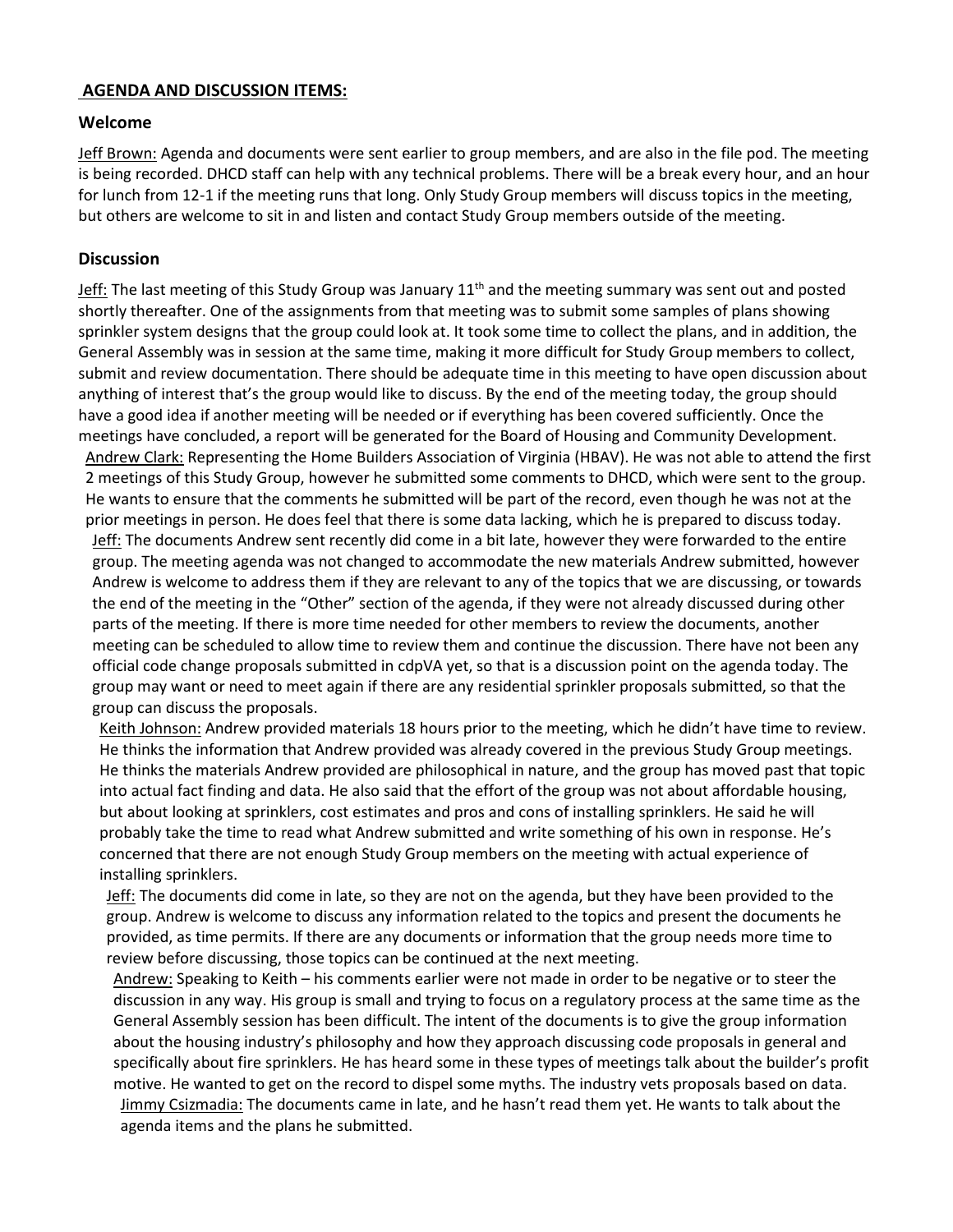Jeff: The group will stick to the agenda, but any documents with merit that have been submitted should be discussed and if anyone needs additional time to review and wants to have additional discussions after their review, we can continue the discussions at the next meeting if needed. We have had other members submit documents well past the requested submittal deadline for a previous meeting and included those in the discussions.

## **Contractor Licensing Requirements**

Jeff: This was discussed at a previous meeting and there was some question as to what licensing requirements were needed to install the different types of sprinkler systems. DHCD reached out to DPOR, and confirmed that provisions and exceptions in the DPOR licensing requirements around the plumbing contractor certification are specific to systems complying with Section P2904 of the IRC/VRC. That is the only system that can be installed by a plumbing contractor in Virginia. 13R or 13D systems cannot be installed under a plumbing contractor license.

# **Townhouse Sprinkler Plans**

Jeff: Jimmy submitted a few sets of plans, which are included in the meeting documents. The group won't get into the details of sprinkler design, but the plans show the general layout and requirements. It should help to look at what is required for certain size rooms and what the plans would look like. Ron Clements brought this up at a previous meeting and thought it would be helpful to get an idea of what the plumbing inspector would look at, and if it would require any additional staff or other resources on his end. There are water flow calculations on the plans which should also tie into discussions about water needs. The first plan is titled "Lots 1-10 FP1". Keith: It looks like a very large building. This should be required for sprinklers under the IBC. In Loudoun, it's hard to get answers from the sprinkler contractors; there's a lot of competition and they are not very forthcoming with plans. He spoke to an estimator from Nobel Fire Protection in MD about a local project with 30 sprinkler heads. The costs were about \$3,000 for the system, \$70 for the permit and \$150 for the PE sealing the drawings. He noted their name and number in the documentation he supplied. He spoke with Andrew over the last few days about some of the water costs in Loudoun. A 1-inch meter is \$285, a 3/4-inch meter is \$240 and the connection fee for either is \$7,395. These prices are on the Loudoun water website.

Andrew: Meter size was something we tried to look into. A good portion of the cost is probably the water connection fees. He appreciated the numbers provided by Keith from Loudoun. Water connection fees in some localities run from \$2,300 to \$18,000. Connection fees, to go up a meter size, can jump significantly. He is wondering if the plans they have for review are adaptable to a smaller meter size.

Keith: The group needs to be careful about which type of system they are referring to. A P2904 system doesn't require all the same things that a 13R requires. 13R is much more expensive. Systems built under the IRC are similar to adding other plumbing systems. 13R is not customary for residential housing, where domestic water is used. He noticed in one of the documents Andrew supplied, the estimates seemed very inflated. One estimate was using a 6-inch connection, which is way more than is needed in a residential building.

Garrett Dyer: He does think the systems should be identified in order to have a more constructive discussion. Jeff: All of the systems discussed (13R, 13D and P2904) are options under the VRC, but most likely 13D and P2904 systems would be used. 13R is probably not going to be used as it will likely be more expensive. Most of the plans that were submitted are designed to 13D.

Andrew: Are the plans submitted for 1-inch meter size? The connection fees seem low in Loudoun, but could add significant costs in other places.

Jeff: Looking at flow rates in the sample plans could help answer questions about meter sizes required. Jimmy: For the most part, the 13D and P2904 systems will be a 3/4-inch meter, some might be 1-inch. He sees 13D systems with 3/4-inch tie-ins from the ground to the backflow preventer then the sprinkler system branches off. If more pressure is needed, a 13D would require nothing more than a pool pump, which is about \$200. The discussion is getting into the weeds. Townhouses do not require a 13R system. 13D and residential sprinklers are going to give occupants time to get out in the event of a fire. The systems are not designed to save the structure, but to prevent flash-over and give occupants time to get out of the building. These plans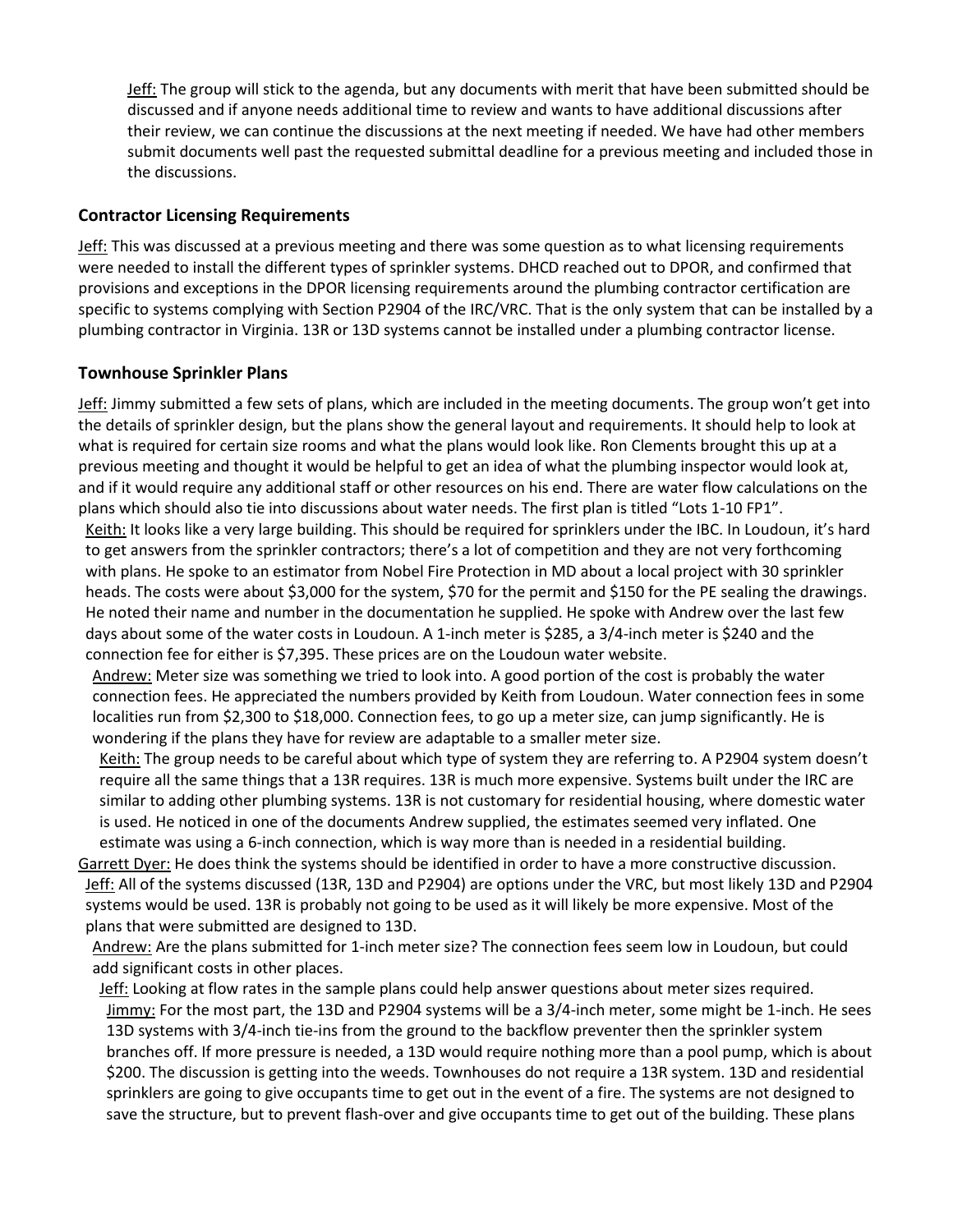are not for what is put into townhouses in Prince William, they are usually installed in single-family residential occupancies. If the houses are closer than 25 ft. apart, there's a proffer that the houses get sprinklers. Mike Poole: Understands what Jimmy and Andrew are saying. Every location isn't Loudoun County. There are active projects in many other localities and connection fees vary wildly between all of the counties. It costs about \$4-5k for a connection fee in Henrico to start with. Empirical data would be good, if we can get it.

Jeff: The next set of plans is more for townhouse-style residential occupancies. There are more details on this plan which should help with the discussions.

Keith: He's confused about the direction of the conversation related to connection fees. If there's a domestic water connection for plumbing, it's already there for 13D or P2904 sprinkler systems. There is no separate connection fee. The only cost difference he thinks there might be is with a change from 5/8 to 3/4. One inch isn't required for residential occupancies. A typical 5/8-inch meter will flow 20 gallons per minute, which will operate an adequate sprinkler system in most homes. A 3/4-inch meter is not usually required, unless the flow is over 30 gallons per minute. Jeff Shapiro provided a fact sheet from the Fire Sprinkler Coalition, which was shared with the group in a previous meeting. That document had all of this information.

Andrew: Nobody is saying that there is a separate connection fee, but it would require a larger meter. Mike: These numbers are from 2019 and can probably be double these days. Meters do have to be upgraded.

This should be an empirical number that we can get our hands on.

Keith: Has any 2904 or 13D system ever needed a one inch meter?

Andrew: The numbers provided are what builders have put in. The Richmond region builders confirmed 13D. It is happening. It's not that a separate meter would be needed, but an up-sizing would be.

Keith: Wants to see the evidence. He disputes that 1-inch meter and 6-inch dedicated lines are needed. If there's a contractor who is upsizing to a 1-inch meter, evidence should be provided to the group, to discuss. Residential sprinklers are not required in Virginia. He works with a lot of Maryland contractors, who install systems every day, and do a lot of work in northern Virginia. He thinks they should rely on their data. Andrew: That's not accurate, to say that we should base everything off of northern Virginia. People are doing it in other areas as well. The estimates given are for specific projects. Different parts of the state have different costs.

Keith: He still wants to see evidence.

Andrew: It's challenging for a builder to be part of this dialogue, because they would get beat up. Builders do go to other meetings, but they don't want to be involved in the meetings about sprinklers. Keith: Tried to sit down with Andrew earlier, and couldn't get the time with him.

Andrew: There's a lot going on in his professional and personal life. Last time he engaged with Keith,

he received a twitter barrage from all across the country. He's hesitant to engage in a conversation. Jeff: It's been slow going because of the General Assembly session. If information is still needed, it needs to be submitted and discussed by this group. Sample sets of plans have been provided. The discussion should be around what is submitted. He doesn't want to prevent anything from being shared or discussed. It would be great if utility folks were on the call or if they could be consulted to bring back some information related to water supply and meter requirements and fees. Based on the sample plans that have been provided, they can be asked what would be required for the particular designs.

Keith: Connection fees from Fairfax are \$1,430 for 5/8; \$1,870 for 3/4; and \$1,960 for 1 inch. Meter costs are \$4,400 for 5/8; \$8,800 for 3/4; \$14,000 for 1 inch. There's a special note for a 13D system, which is \$4,400.

Jimmy: Back to the plans. It was hard to find plans in Virginia because they're not required in Virginia. He got the plans from Maryland. He would like to see Richmond area plans. He thinks they should talk about what they have on the table now. He usually sees 3/4 meters in single family homes. Some are bringing in 1.5 inch water lines from the street. They may have a 3/4 inch meter, but they're putting in 1.5 inch into the house. The group should look at coverage area. It's a 13D system to help save occupants, not the structure. Why would anyone not want to do that?

Jeff: As far as this group looking at what is required in a P2904 sprinkler system design, he doesn't think it matters where the plans come from - Virginia or Maryland. P2904 systems would look the same. The plans will help identify what the average water supply requirements for these systems are and the group can discuss how that relates to utility requirements for meters and fees throughout the state.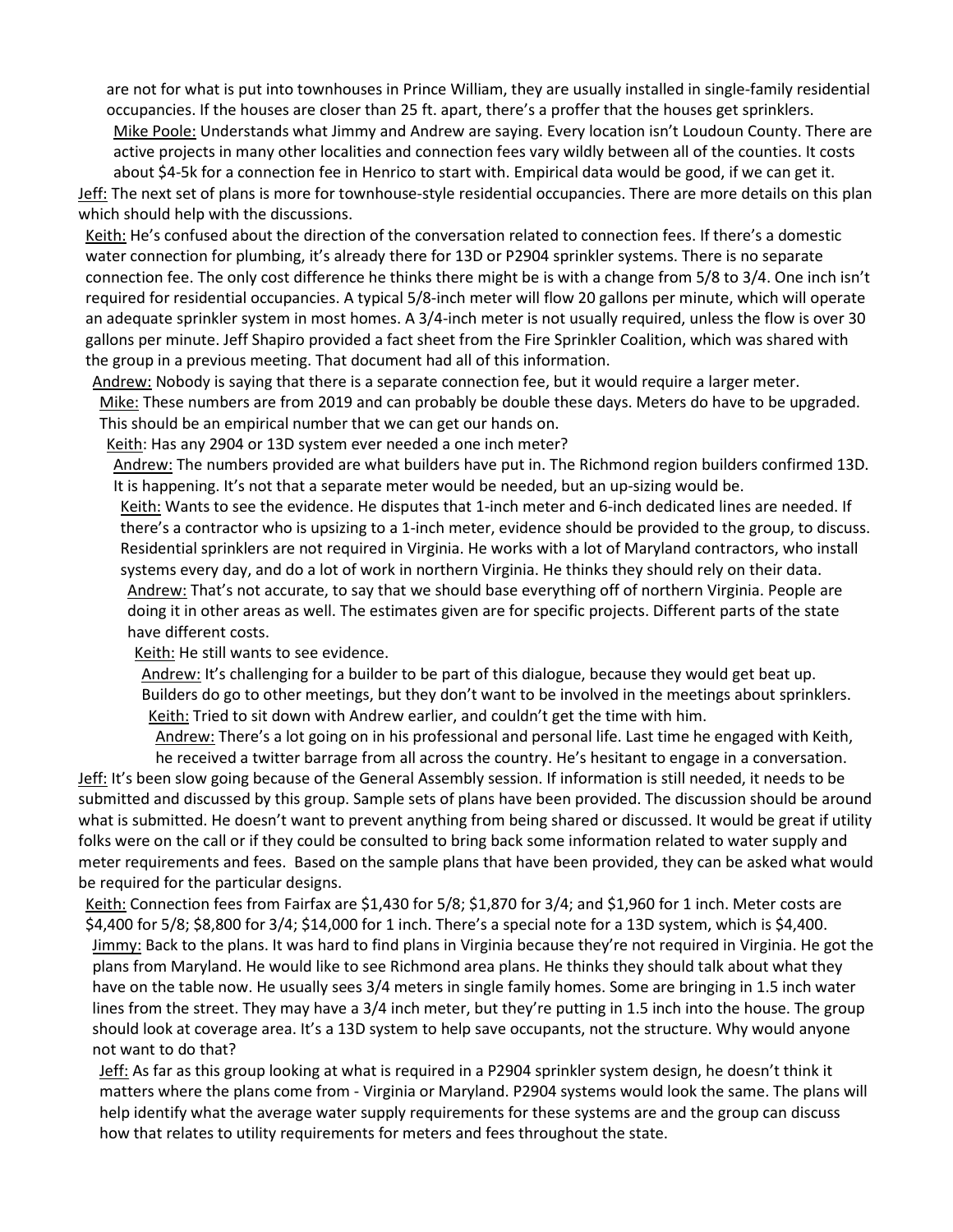Mike: There are other states besides Maryland. Most other jurisdictions don't require sprinklers. Maryland and California are early adopters. An NAHB document updated yearly shows that only a few localities require this.

Keith: Information submitted previously were from localities in other states such as Pennsylvania, Arizona and Nevada. He agrees that the group should look at other localities that have done this.

Mike: There's a difference between localities and state-wide mandates.

Jimmy: Almost everything they have been doing is 3/4-inch tie-in. The 3/4-inch meters are T110 or T10 from Prince William Water Authority. When the systems are installed, there's a 4 head flow test performed and 9 times out of 10, they get twice as much water than they need from a 3/4-inch meter.

{Break 10:10 to 10:15}

Jeff: Looking again at the plans. The second set of plans is titled "Lots 414-418". DHCD also provided specification documents for sprinkler heads that were specified in the design. The other plans provided for lots 226-232 and for lot 71 can be reviewed as well, if needed. The last set of plans submitted was for a 13R system. He asked the group which set of plans they wanted to review.

Jimmy: These plans were provided to get something on the table for the group to look at. They do a good job of laying out what would be required for a townhouse. He can answer any questions and go back to the contractor if needed. Although most of the plans do show a 1-inch meter, he has done thousands of these in Prince William County, and most are using 3/4-inch meters. There's no cost difference, besides extra piping.

Jeff: The group can continue this discussion with people from the utilities side. If information from across the state is gathered, they can assist with reviewing the meter options and determining at what point larger meters are needed. Looking at these plans, the 20-30 gallon per minute range seems average.

Jimmy: From 18-22 gallons per minute is normal. Again, most testing showed more than adequate flow, even without a separate pump. The few that did use a pump had nothing more than a pool pump, which is simple and inexpensive to install. Labor is probably the most expensive part.

Jeff: Ron Clements and VBCOA wanted to see some samples to give them an idea of what would be required for inspection and plan review. I.e. is a plan review required and can the plumbing inspectors review and inspect these systems? This discussion will be continued when other group members are available.

Jimmy: Sprinkler systems have static pressure, like a kitchen faucet turned off. There are RPZs that can be put on the systems, that would divert water to the sprinklers and shutoff all other water. It's not required, but it is another safety factor available. He doesn't see how anybody can argue to not put sprinklers in multi-family dwellings. The costs are minute, and in the big picture, it's pennies.

Keith: Residential systems only require a 2 head design, not 4. There's a difference between the water utility cost and what the contractor charges. The meter size is based on the design of the system.

Jimmy: Correct, there is a 2 head flow in 13D systems.

Jeff: There are a few more plans that can be reviewed. If there are no other questions or other discussion, this will be discussed again at the next meeting.

Andrew: If Keith or Jimmy or others want to review the materials he submitted and give their opinions or ask questions, it would be helpful. Builders will be happy to provide responses as to why something was done or clarify any confusion.

Jimmy: Would be happy to that. He hasn't had time to review the documents thoroughly yet.

Keith: Will also review the documents and send his thoughts to Andrew. He wanted to talk about incentives as part of the cost discussion. He has already provided documentation from the Home Sprinkler Coalition with examples. There are incentives in various localities, such as street width reductions, longer dead end streets, decreased turn around for fire apparatus, increased hydrant spacing, reduced access points to subdivisions, etc. These incentives should be a real cost savings to developers and should also be reflected in the final costs to home buyers.

Jeff: That would be a good discussion to have as well. It has already been touched on, and as was mentioned, there was some documentation provided prior to a previous meeting. It will be included in the final report as well.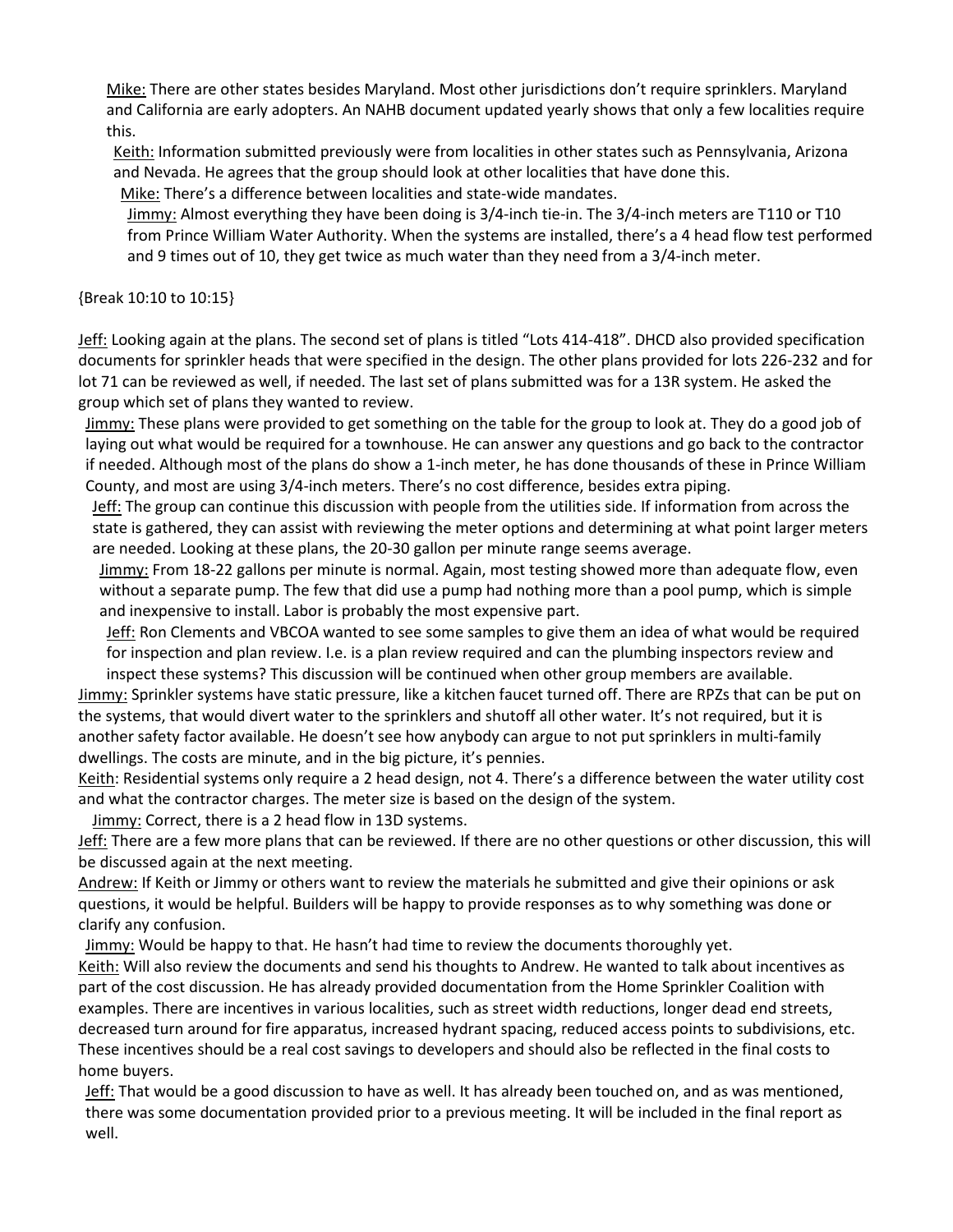Andrew: He is interested in the discussion about incentives, and thinks they are helpful. He does wonder how they can incorporate those incentives statewide or if they will remain one-off incentives in specific localities.

Keith: Many of the incentives are already in the statewide building code. There were several that were approved with consensus last year, although there were several others that didn't go forward. He asked if Jeff Shapiro could be a guest speaker in the Study Group to review the P2904 sprinkler system, since he has a lot of experience with the systems.

Mike: There's a difference between incentives and what's already accepted in the code. In a larger building, if he was moving from a 13R to a full 13 system, there would be an extra 25 feet of dead-end corridor length in a multi-family building, which is significant, and would result in a reduction in firewalls. It would be good to see what is actually in the code to incentivize these systems. Locality incentives would be independent of that. He would also be interested to hear what Mr. Shapiro has to say. On another note, flow issues have a lot to do with the height of the building.

Jeff: With no further discussion about plans, he moved the discussion to the cost estimate topic.

# **Cost estimates**

Jeff: Keith submitted more recent pricing. The Virginia townhouse sprinkler survey he previously submitted is also in the file pod. He asked for discussion about costs, benefits and trade-offs, incentives, and any other specifics that are in the code. The topic can also be carried over to the next meeting if needed, in order to bring more information to the table. He put an email on the screen, showing the Nobel Fire Protection estimate which Keith referenced earlier in the meeting.

Keith: Tried to get an actual invoice, but he was not able to do so. The fire sprinkler system is not usually billed for separately.

Jeff: He agrees that it is not feasible for this group to attempt to identify or agree on what the costs will be since system designs and fees will vary greatly based on building design and location, and since the sprinklers are not required in Virginia. Anything around cost that is provided to the group will be noted in the final report, with the understanding that the data is limited at this time.

Andrew: The numbers can vary widely by region and locality. Ongoing discussion about invoices and cost estimates may not be fruitful at this point.

Keith Agrees with Andrew. He supplied a pricing sheet from Northern Virginia, updated in 2020 by Jeff Shapiro. He asked again if Jeff if Shapiro can come in for a 30 minute presentation about sprinkler systems to the group. He asked if they could have a poll of the members for support.

Andrew: Due to the differences in each locality, wouldn't the best approach be to continue adding incentives at the local level or in the code for builders or developers to install residential sprinkler systems instead of making it a requirement statewide? Builders are being pushed to add housing to the middle market, and a statewide mandate in the code would definitely add to the problem of affordability.

Keith: Local incentives can't be part of the building code. Builders can put in sprinklers now, but they probably won't if they are not required. Buyers look for esthetics in homes much more than they look for safety features such as residential sprinklers.

Mike: Agrees with Keith. International and statewide building codes attempt to make the standards less individualized, and this type of thing may be an unintended consequence of that mandate. Home buyers regularly chose the modern beautiful amenities over things like environmentally friendly or safety related items, and they always want them at no additional cost. The problem with statewide mandates is the vast differences in localities and what they can afford to do.

Andrew: Builders build to the market demand. If buyers want esthetics like hardwood floors and granite counter tops, they are not likely to want to spend additional money on sprinklers. There is not a demand for it, so why would the state then mandate it? Builders are willing to do it for those who want it.

Keith: If that was the argument, many minimum safety standards would not be in place. For example, when someone purchases a car, they don't have a choice about if they get seat belts or not; it's a minimum safety standard. Residential sprinklers have been in the IRC since 2009 and has been removed from the Virginia code. He doesn't see why, because the first thing they want to do is protect people.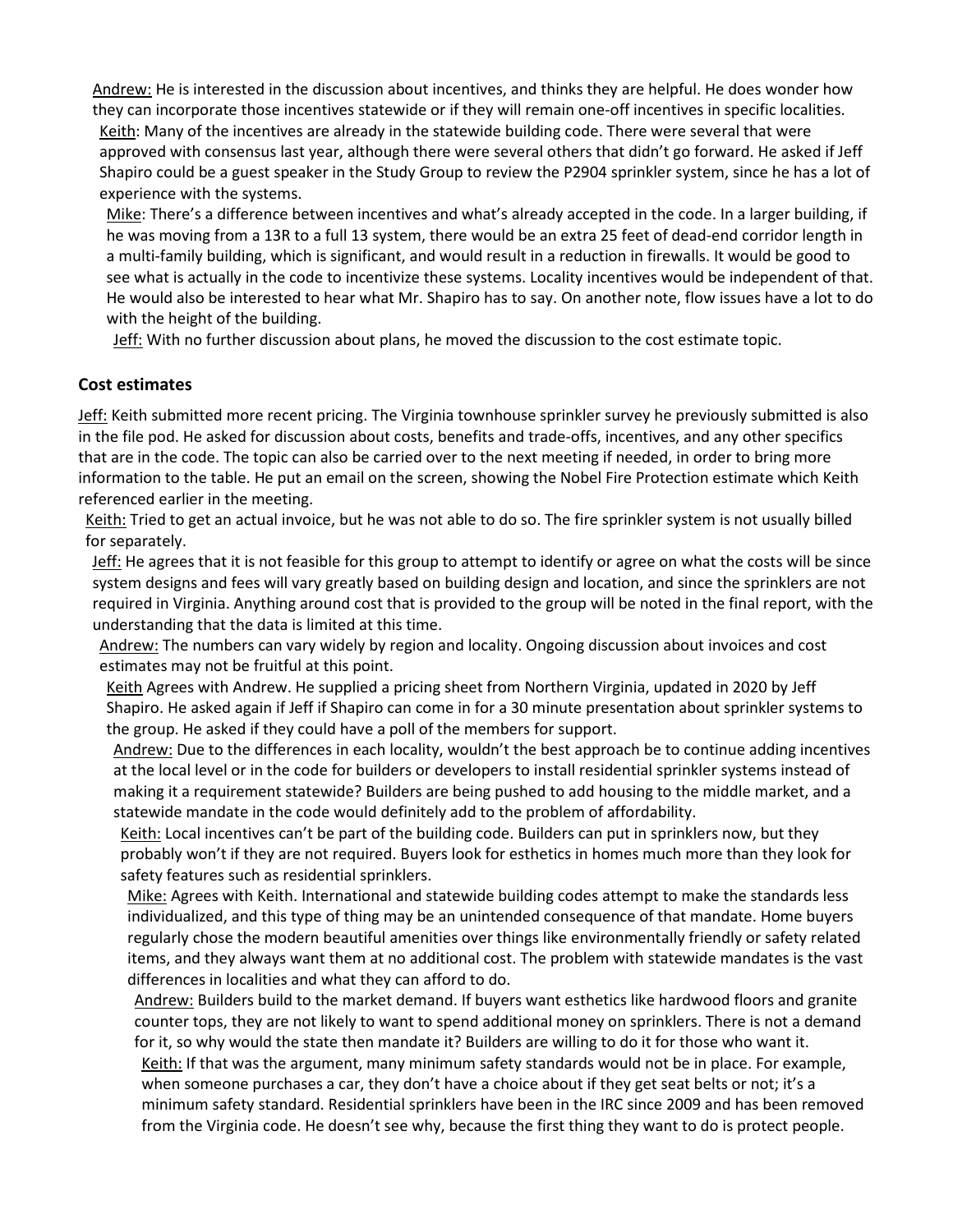Jimmy: Agrees with Keith. It's already in the international code. It all boils down to safety. There shouldn't be a cost on safety.

Mike: He has over 30 projects under construction now, and has for some time. He doesn't believe those buildings are unsafe. This discussion is about making buildings safer. It's not like talking about making a car without brakes. Every other state besides Maryland, D.C. and California have opted out of this. He wants to keep the discussion in perspective. There are probably some tradeoffs that can be discussed and agreed upon. I think you could make an argument that if you made everything a 1-hour fire-resistance-rated assembly it would actually be safer than sprinklers. As Jimmy pointed out, the sprinkler system is there to give the residents more time to get out. He is a fan of sprinklers and has built a lot of occupancies with them, but he wants to make sure that everything is considered before making a mandate across the state. There must be a reason that most states have opted out of this. Garrett: Wants to speak about the fire services in the Commonwealth. These discussions always come to a crossroads when it comes to providing safety and the cost associated with that. Sometimes the discussions lean towards the enforcement aspects of the fire code. The approach is based on the concept of community risk reduction, which includes enforcement, design and economics. The systems are designed to get individuals out of the homes safely before flashover occurs, and they also provide safety and risk reduction for fire personnel.

Keith: There are 12 states that require residential sprinklers by statewide mandate. West Virginia also has it in their code, but they don't enforce it. He agrees with Mike that Virginia does build safe structures, and he is trying to make structures safer. When the code change was proposed last cycle, it was for sprinklers in townhomes and single family dwellings. He suggested they remove single family dwellings and just include townhomes. The proposal did not pass, by one vote. There does seem to be support for it. The higher risk for townhomes over individual units is that residents have to rely not only on their own safe practices, but also their attached neighbors. He thinks it would be good if code change passes for townhome, so that base costs can be evaluated and considered before possibly including single family homes.

Andrew: The homes being built now are safer than they were in previous decades. One question to ask is what are the characteristics of the structures where these townhome fires are occurring? The households that are cost burdened are predominantly in structures built in the 40s to the 80s. Homes built now don't have those cost burdens. Why isn't this data more on promoting fire safety in older existing structures? Is there a possibility of getting some fire safety information about older structures vs. structures built in the last 10 years? Creating a statewide mandate that would add a few thousand to maybe 15 thousand or so to the cost of housing seems haphazard.

Keith: He understands what Andrew is asking for, but the data is limited. There's currently no requirement for mandatory reporting of data to the federal system. There should be a national data fire system reporting requirement, and the new US Fire Administrator wants to do this. The buildings are being built safer, but it's not about the buildings, it's about the people and what is put into their homes. In the past, there were 11-13 minutes to escape a fire because things were made of cotton and wood. Now, with liquid gas, plastics, synthetics and trusses in the homes, there's only about 3-5 minutes to escape before flashover. Even with the best data in the world, what would be needed to say that there have been too many fires in townhomes and too many people have died?

Andrew: His point about looking at data is to prioritize efforts and see where the most impact on homeowner safety can be made. Prior to the General Assembly, he met with members of the fire services industry regarding the safety of having smoke alarms installed. Nobody is saying that action will be dependent on analyzing how many people have died.